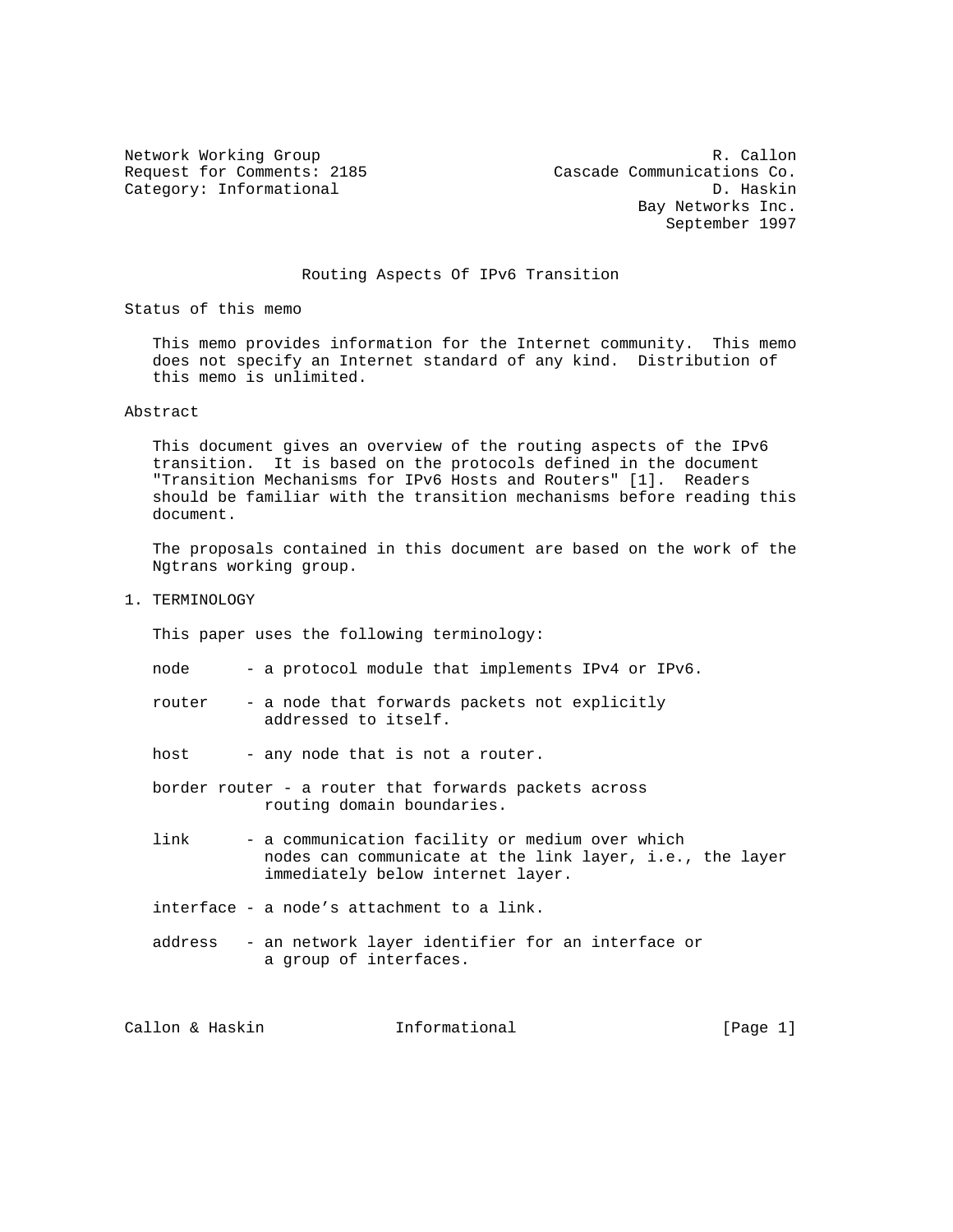neighbors - nodes attached to the same link.

- routing domain a collection of routers which coordinate routing knowledge using a single routing protocol.
- routing region (or just "region") a collection of routers interconnected by a single internet protocol (e.g. IPv6) and coordinating their routing knowledge using routing protocols from a single internet protocol stack. A routing region may be a superset of a routing domain.
- tunneling encapsulation of protocol A within protocol B, such that A treats B as though it were a datalink layer.
- reachability information information describing the set of reachable destinations that can be used for packet forwarding decisions.

routing information - same as reachability information.

address prefix - the high-order bits in an address.

- routing prefix address prefix that expresses destinations which have addresses with the matching address prefixes. It is used by routers to advertise what systems they are capable of reaching.
- route leaking advertisement of network layer reachability information across routing region boundaries.
- 2. ISSUES AND OUTLINE

 This document gives an overview of the routing aspects of IPv4 to IPv6 transition. The approach outlined here is designed to be compatible with the existing mechanisms for IPv6 transition [1].

 During an extended IPv4-to-IPv6 transition period, IPv6-based systems must coexist with the installed base of IPv4 systems. In such a dual internetworking protocol environment, both IPv4 and IPv6 routing infrastructure will be present. Initially, deployed IPv6-capable domains might not be globally interconnected via IPv6-capable internet infrastructure and therefore may need to communicate across IPv4-only routing regions. In order to achieve dynamic routing in such a mixed environment, there need to be mechanisms to globally distribute IPv6 network layer reachability information between dispersed IPv6 routing regions. The same techniques can be used in later stages of IPv4-to-IPv6 transition to route IPv4 packets between isolated IPv4-only routing region over IPv6 infrastructure.

Callon & Haskin **Informational** [Page 2]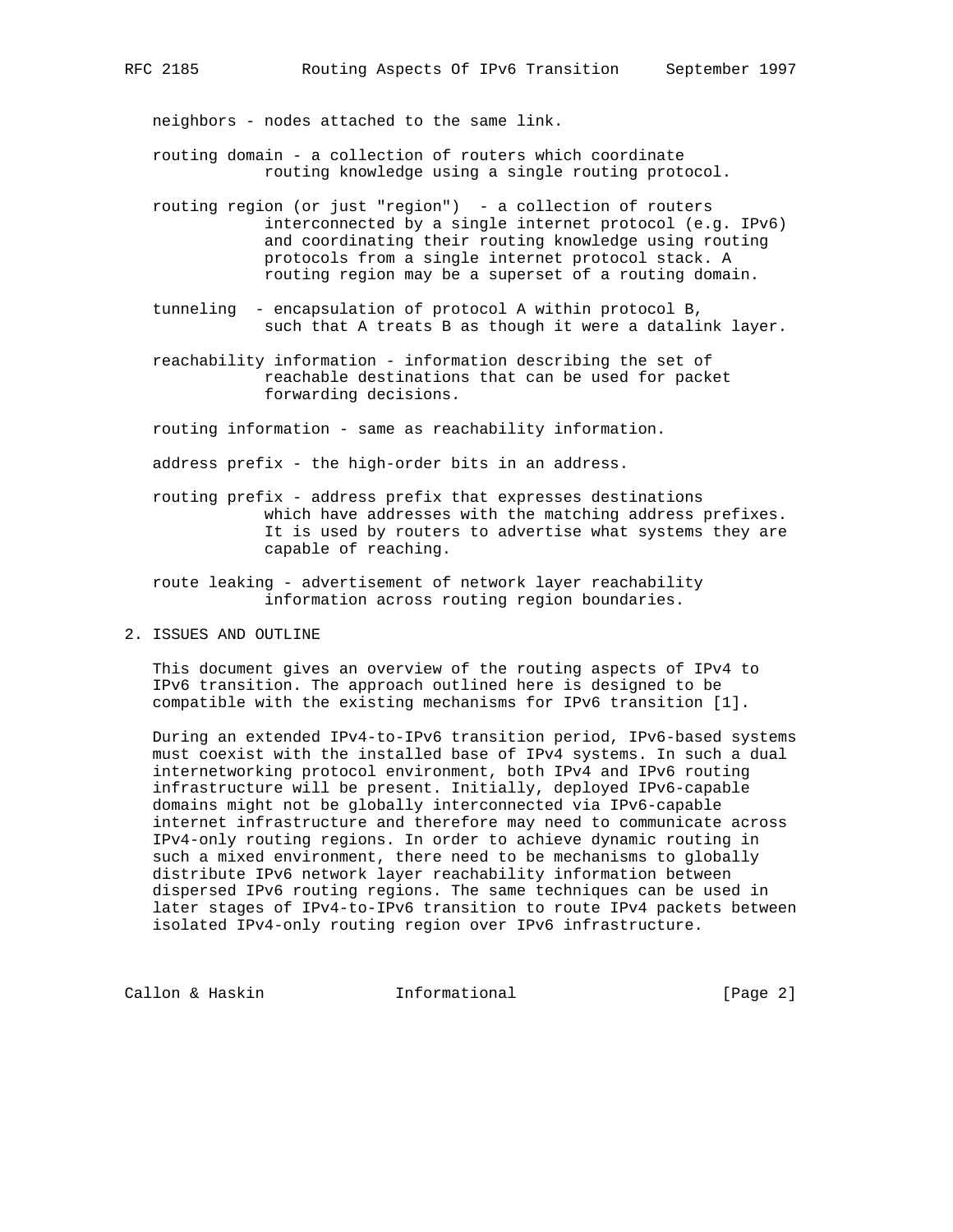The IPng transition provides a dual-IP-layer transition, augmented by use of encapsulation where necessary and appropriate. Routing issues related to this transition include:

- (1) Routing for IPv4 packets
- (2) Routing for IPv6 packets (2a) IPv6 packets with IPv6-native addresses (2b) IPv6 packets with IPv4-compatible addresses
- (3) Operation of manually configured static tunnels
- (4) Operation of automatic encapsulation (4a) Locating encapsulators
	- (4b) Ensuring that routing is consist with encapsulation

 Basic mechanisms required to accomplish these goals include: (i) Dual-IP-layer Route Computation; (ii) Manual configuration of point to-point tunnels; and (iii) Route leaking to support automatic encapsulation.

 The basic mechanism for routing of IPv4 and IPv6 involves dual-IP layer routing. This implies that routes are separately calculated for IPv4 addresses and for IPv6 addressing. This is discussed in more detail in section 3.1.

 Tunnels (either IPv4 over IPv6, or IPv6 over IPv4) may be manually configured. For example, in the early stages of transition this may be used to allow two IPv6 domains to interact over an IPv4 infrastructure. Manually configured static tunnels are treated as if they were a normal data link. This is discussed in more detail in section 3.2.

 Use of automatic encapsulation, where the IPv4 tunnel endpoint address is determined from the IPv4 address embedded in the IPv4 compatible destination address of IPv6 packet, requires consistency of routes between IPv4 and IPv6 routing domains for destinations using IPv4-compatible addresses. For example, consider a packet which starts off as an IPv6 packet, but then is encapsulated in an IPv4 packet in the middle of its path from source to destination. This packet must locate an encapsulator at the correct part of its path. Also, this packet has to follow a consistent route for the entire path from source to destination. This is discussed in more detail in section 3.3.

 The mechanisms for tunneling IPv6 over IPv4 are defined in the transition mechanisms specification [1].

Callon & Haskin **Informational** [Page 3]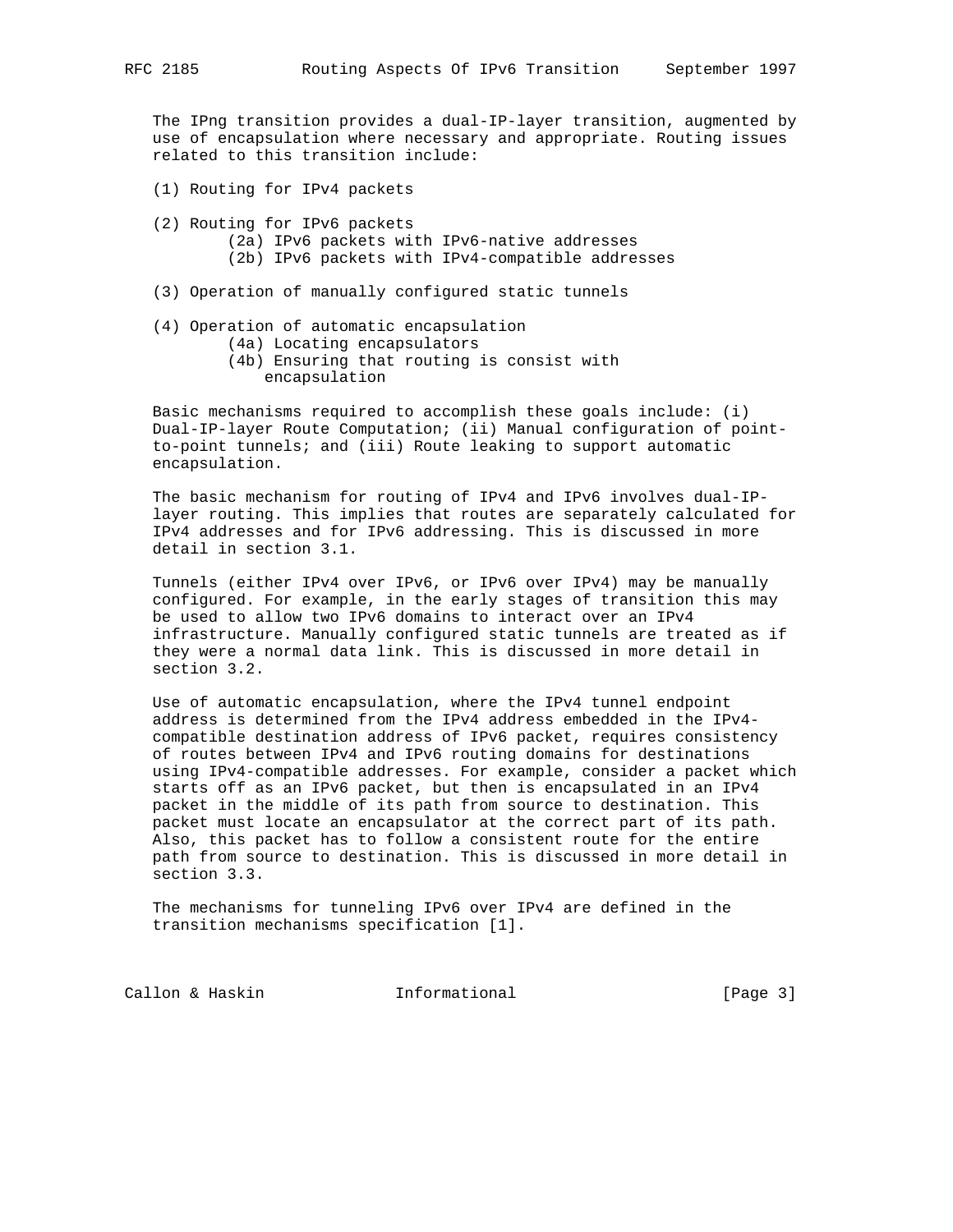3.1 Basic Dual-IP-layer Operation

 In the basic dual-IP-layer transition scheme, routers may independently support IPv4 and IPv6 routing. Other parts of the transition, such as DNS support, and selection by the source host of which packet format to transmit (IPv4 or IPv6) are discussed in [1]. Forwarding of IPv4 packets is based on routes learned through running IPv4-specific routing protocols. Similarly, forwarding of IPv6 packets (including IPv6-packets with IPv4-compatible addresses) is based on routes learned through running IPv6-specific routing protocols. This implies that separate instances of routing protocols are used for IPv4 and for IPv6 (although note that this could consist of two instances of OSPF and/or two instances of RIP, since both OSPF and RIP are capable of supporting both IPv4 and IPv6 routing).

 A minor enhancement would be to use an single instance of an integrated routing protocol to support routing for both IPv4 and IPv6. At the time that this is written there is no protocol which has yet been enhanced to support this. This minor enhancement does not change the basic dual-IP-layer nature of the transition.

 For initial testing of IPv6 with IPv4-compatible addresses, it may be useful to allow forwarding of IPv6 packets without running any IPv6 compatible routing protocol. In this case, a dual (IPv4 and IPv6) router could run routing protocols for IPv4 only. It then forwards IPv4 packets based on routes learned from IPv4 routing protocols. Also, it forwards IPv6 packets with an IPv4-compatible destination address based on the route for the associated IPv4 address. There are a couple of drawbacks with this approach: (i) It does not specifically allow for routing of IPv6 packets via IPv6-capable routers while avoiding and routing around IPv4-only routers; (ii) It does not produce routes for "non-compatible" IPv6 addresses. With this method the routing protocol does not tell the router whether neighboring routers are IPv6-compatible. However, neighbor discovery may be used to determine this. Then if an IPv6 packet needs to be forwarded to an IPv4-only router it can be encapsulated to the destination host.

3.2 Manually Configured Static Tunnels

 Tunneling techniques are already widely deployed for bridging non-IP network layer protocols (e.g. AppleTalk, CLNP, IPX) over IPv4 routed infrastructure. IPv4 tunneling is an encapsulation of arbitrary packets inside IPv4 datagrams that are forwarded over IPv4 infrastructure between tunnel endpoints. For a tunneled protocol, a tunnel appears as a single-hop link (i.e. routers that establish a

Callon & Haskin **Informational** [Page 4]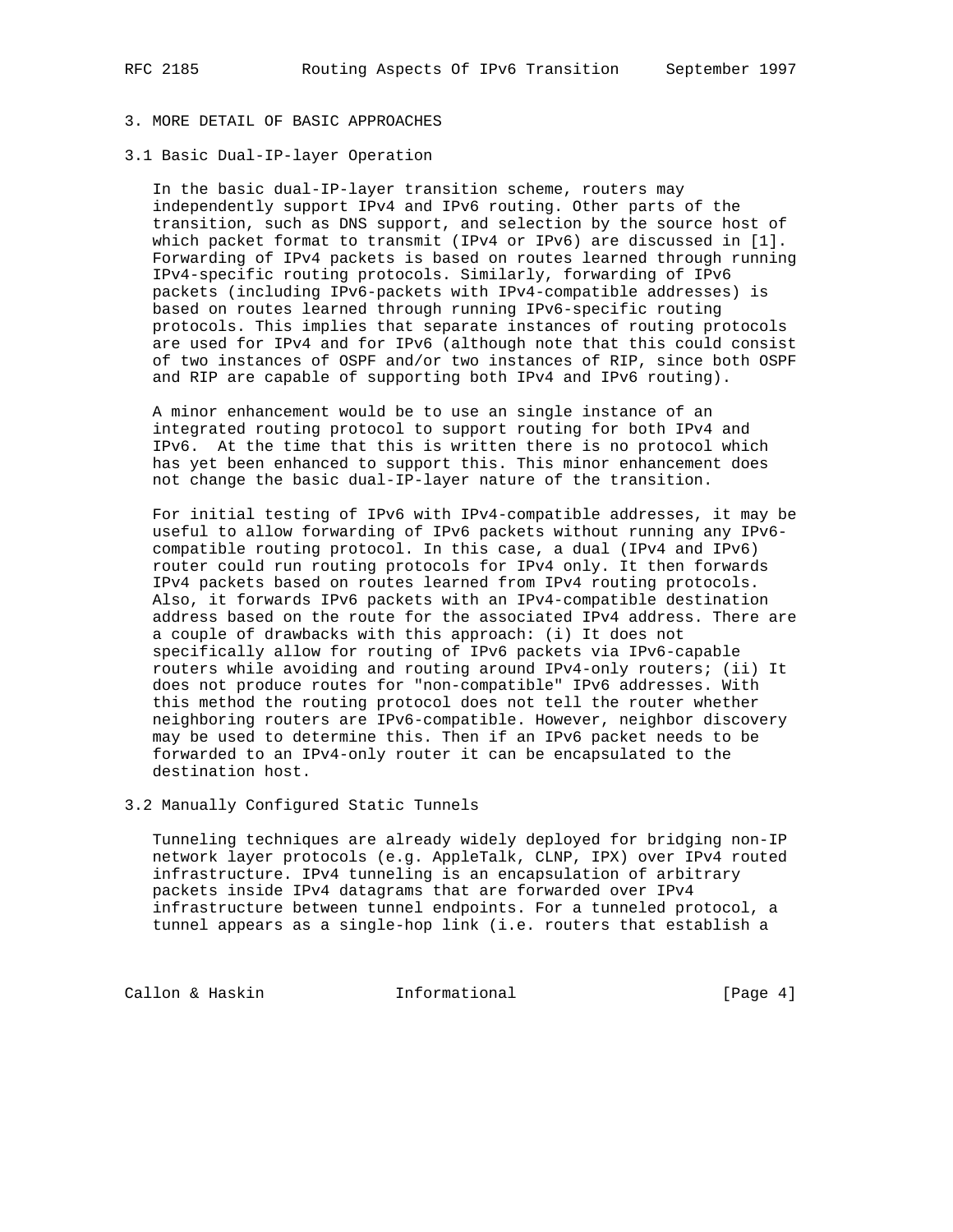tunnel over a network layer infrastructure can inter-operate over the tunnel as if it were a one-hop, point-to-point link). Once a tunnel is established, routers at the tunnel endpoints can establish routing adjacencies and exchange routing information. Describing the protocols for performing encapsulation is outside the scope of this paper (see [1]). Static point-to-point tunnels may also be established between a host and a router, or between two hosts. Again, each manually configured point-to-point tunnel is treated as if it was a simple point-to-point link.

## 3.3 Automatic Tunnels

 Automatic tunneling may be used when both the sending and destination nodes are connected by IPv4 routing. In order for automatic tunneling to work, both nodes must be assigned IPv4-compatible IPv6 addresses. Automatic tunneling can be especially useful where either source or destination hosts (or both) do not have any adjacent IPv6 capable router. Note that by "adjacent router", this includes routers which are logically adjacent by virtue of a manually configured point-to-point tunnel (which is treated as if it is a simple point-to-point link).

 With automatic tunneling, the resulting IPv4 packet is forwarded by IPv4 routers as a normal IPv4 packet, using IPv4 routes learned from routing protocols. There are therefore no special issues related to IPv4 routing in this case. There are however routing issues relating to how IPv6 routing works in a manner which is compatible with automatic tunneling, and how tunnel endpoint addresses are selected during the encapsulation process. Automatic tunneling is useful from a source host to the destination host, from a source host to a router, and from a router to the destination host. Mechanisms for automatic tunneling from a router to another router are not currently defined.

## 3.3.1 Host to Host Automatic Tunneling

 If both source and destination hosts make use of IPv4-compatible IPv6 addresses, then it is possible for automatic tunneling to be used for the entire path from the source host to the destination host. In this case, the IPv6 packet is encapsulated in an IPv4 packet by the source host, and is forwarded by routers as an IPv4 packet all the way to the destination host. This allows initial deployment of IPv6-capable hosts to be done prior to the update of any routers.

Callon & Haskin **Informational** [Page 5]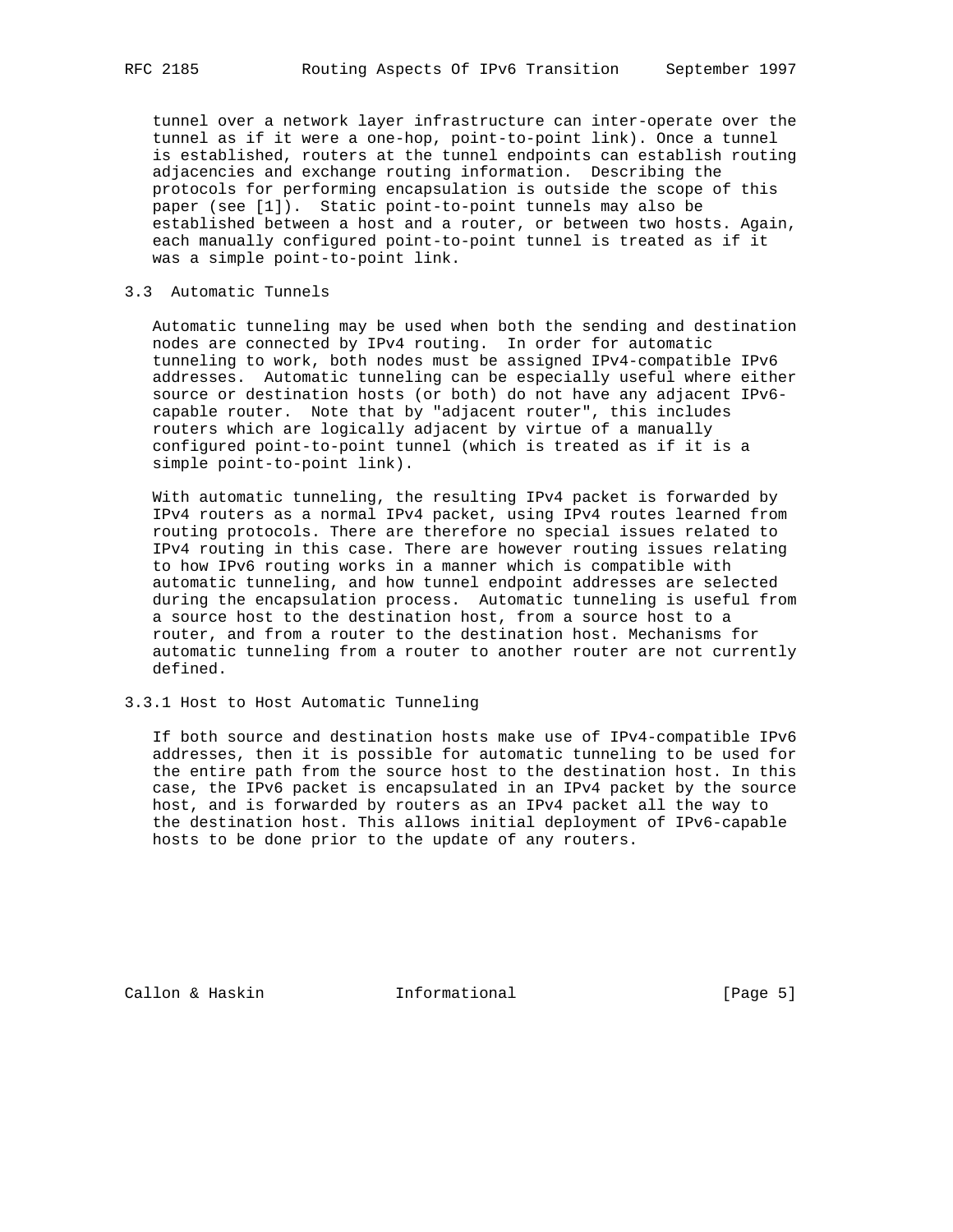A source host may make use of Host to Host automatic tunneling provided that the following are both true:

- the source address is an IPv4-compatible IPv6 address.
- the destination address is an IPv4-compatible IPv6 address.
- the source host does know of one or more neighboring IPv4 capable routers, or the source and destination are on the same subnet.

 If all of these requirements are true, then the source host may encapsulate the IPv6 packet in an IPv4 packet, using a source IPv4 address which is extracted from the associated source IPv6 address, and using a destination IPv4 address which is extracted from the associated destination IPv6 address.

 Where host to host automatic tunneling is used, the packet is forwarded as a normal IPv4 packet for its entire path, and is decapsulated (i.e., the IPv4 header is removed) only by the destination host.

3.3.2 Host to Router Configured Default Tunneling

 In some cases "configured default" tunneling may be used to encapsulate the IPv6 packet for transmission from the source host to an IPv6-backbone. However, this requires that the source host be configured with an IPv4 address to use for tunneling to the backbone.

 Configured default tunneling is particularly useful if the source host does not know of any local IPv6-capable router (implying that the packet cannot be forwarded as a normal IPv6 packet directly over the link layer), and when the destination host does not have an IPv4-compatible IPv6 address (implying that host to host tunneling cannot be used).

 Host to router configured default tunneling may optionally also be used even when the host does know of a local IPv6 router. In this case it is a policy decision whether the host prefers to send a native IPv6 packet to the IPv6-capable router or prefers to send an encapsulated packet to the configured tunnel endpoint.

 Similarly host to router default configured tunneling may be used even when the destination address is an IPv4-compatible IPv6 address. In this case for example a policy decision may be made to prefer tunneling for part of the path and native IPv6 for part of the path, or alternatively to use tunneling for the entire path from source host to destination host.

Callon & Haskin **Informational** [Page 6]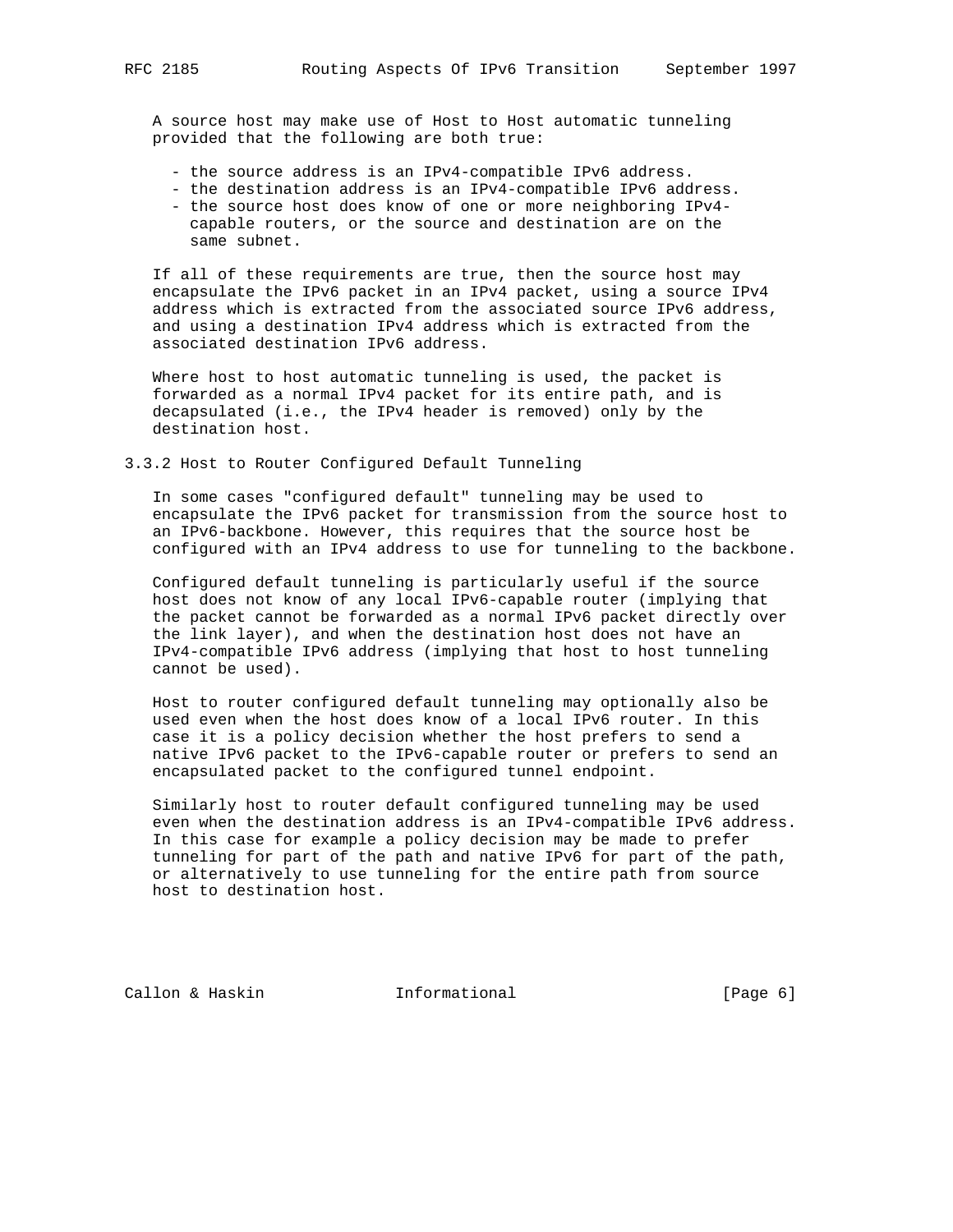A source host may make use of host to router configured default tunneling provided that ALL of the following are true:

- the source address is an IPv4-compatible IPv6 address.
- the source host does know of one or more neighboring IPv4 capable routers
- the source host has been configured with an IPv4 address of an dual router which can serve as the tunnel endpoint.

 If all of these requirements are true, then the source host may encapsulate the IPv6 packet in an IPv4 packet, using a source IPv4 address which is extracted from the associated source IPv6 address, and using a destination IPv4 address which corresponds to the configured address of the dual router which is serving as the tunnel endpoint.

 When host to router configured default tunneling is used, the packet is forwarded as a normal IPv4 packet from the source host to the dual router serving as tunnel endpoint, is decapsulated by the dual router, and is then forwarded as a normal IPv6 packet by the tunnel endpoint.

3.3.2.1 Routing to the Endpoint for the Configured Default Tunnel

 The dual router which is serving as the end point of the host to router configured default tunnel must advertise reachability into IPv4 routing sufficient to cause the encapsulated packet to be forwarded to it.

 The simplest approach is for a single IPv4 address to be assigned for use as a tunnel endpoint. One or more dual routers, which have connectivity to the IPv6 backbone and which are capable of serving as tunnel endpoint, advertise a host route to this address into IPv4 routing in the IPv4-only region. Each dual host in the associated IPv4-only region is configured with the address of this tunnel endpoint and selects a route to this address for forwarding encapsulated packet to a tunnel end point (for example, the nearest tunnel end point, based on whatever metric(s) the local routing protocol is using).

 Finally, in some cases there may be some reason for specific hosts to prefer one of several tunnel endpoints, while allowing all potential tunnel endpoints to serve as backups in case the preferred endpoint is not reachable. In this case, each dual router with IPv6 backbone connectivity which is serving as potential tunnel endpoint is given a unique IPv4 address taken from a single IPv4 address block (where the IPv4 address block is assigned either to the organization administering the IPv4-only region, or to the organization

Callon & Haskin **Informational** [Page 7]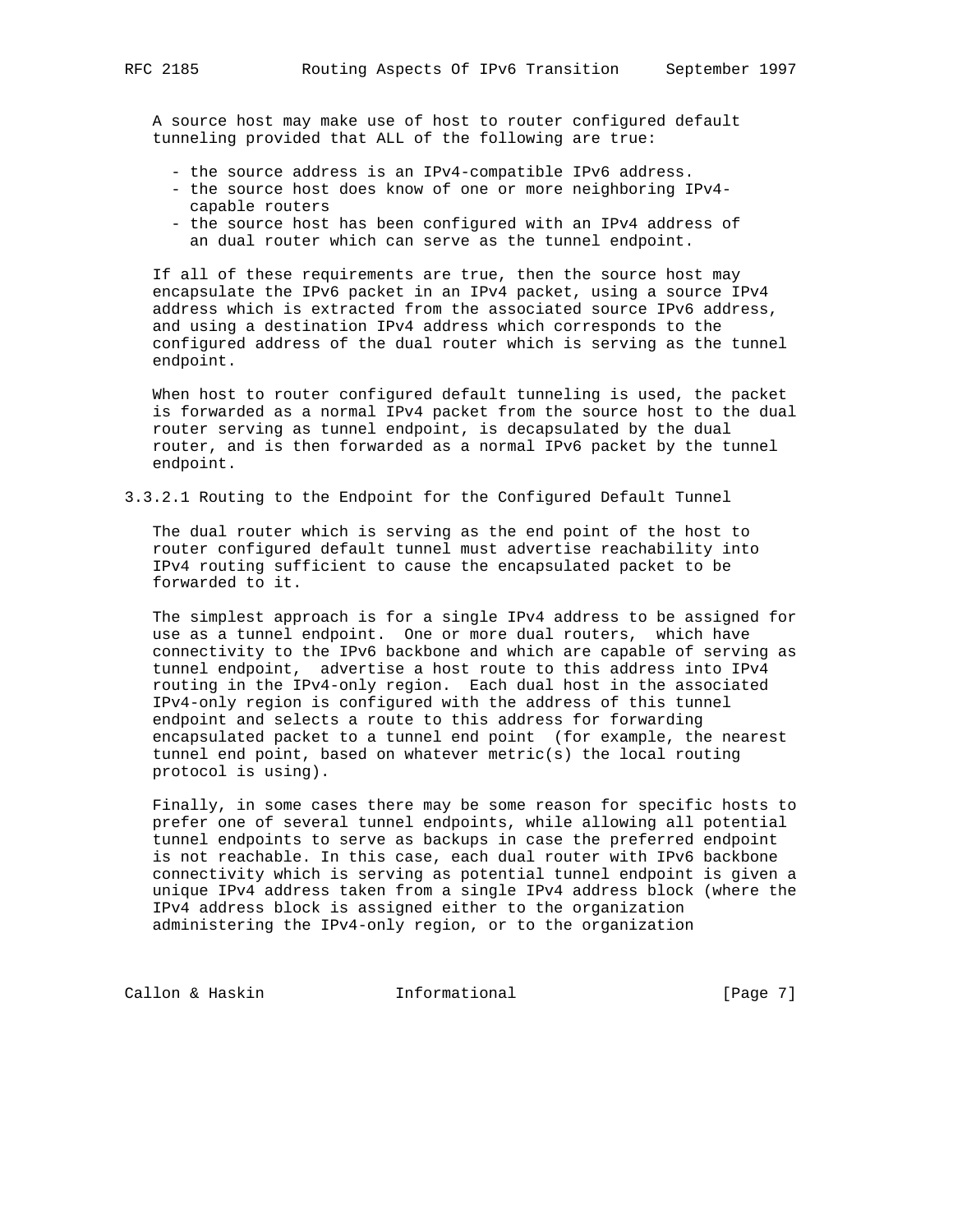administering the local part of the IPv6 backbone). In the likely case that there are much less than 250 such dual routers serving as tunnel endpoints, we suggest using multiple IPv4 addresses selected from a single 24-bit IPv4 address prefix for this purpose. Each dual router then advertises two routes into the IPv4 region: A host route corresponding to the tunnel endpoint address specifically assigned to it, and also a standard (prefix) route to the associated IPv4 address block. Each dual host in the IPv4-only region is configured with a tunnel endpoint address which corresponds to the preferred tunnel endpoint for it to use. If the associated dual router is operating, then the packet will be delivered to it based upon the host route that it is advertising into the IPv4-only region. However, if the associated dual router is down, but some other dual router serving as a potential tunnel endpoint is operating, then the packet will be delivered to the nearest operating tunnel endpoint.

3.3.3 Router to Host Automatic Tunneling

 In some cases the source host may have direct connectivity to one or more IPv6-capable routers, but the destination host might not have direct connectivity to any IPv6-capable router. In this case, provided that the destination host has an IPv4-compatible IPv6 address, normal IPv6 forwarding may be used for part of the packet's path, and router to host tunneling may be used to get the packet from an encapsulating dual router to the destination host.

 In this case, the hard part is the IPv6 routing required to deliver the IPv6 packet from the source host to the encapsulating router. For this to happen, the encapsulating router has to advertise reachability for the appropriate IPv4-compatible IPv6 addresses into the IPv6 routing region. With this approach, all IPv6 packets (including those with IPv4-compatible addresses) are routed using routes calculated from native IPv6 routing. This implies that encapsulating routers need to advertise into IPv6 routing specific route entries corresponding to any IPv4-compatible IPv6 addresses that belong to dual hosts which can be reached in an neighboring IPv4-only region. This requires manual configuration of the encapsulating routers to control which routes are to be injected into IPv6 routing protocols. Nodes in the IPv6 routing region would use such a route to forward IPv6 packets along the routed path toward the router that injected (leaked) the route, at which point packets are encapsulated and forwarded to the destination host using normal IPv4 routing.

 Depending upon the extent of the IPv4-only and dual routing regions, the leaking of routes may be relatively simple or may be more complex. For example, consider a dual Internet backbone, connected via one or two dual routers to an IPv4-only stub routing domain. In

Callon & Haskin **Informational** [Page 8]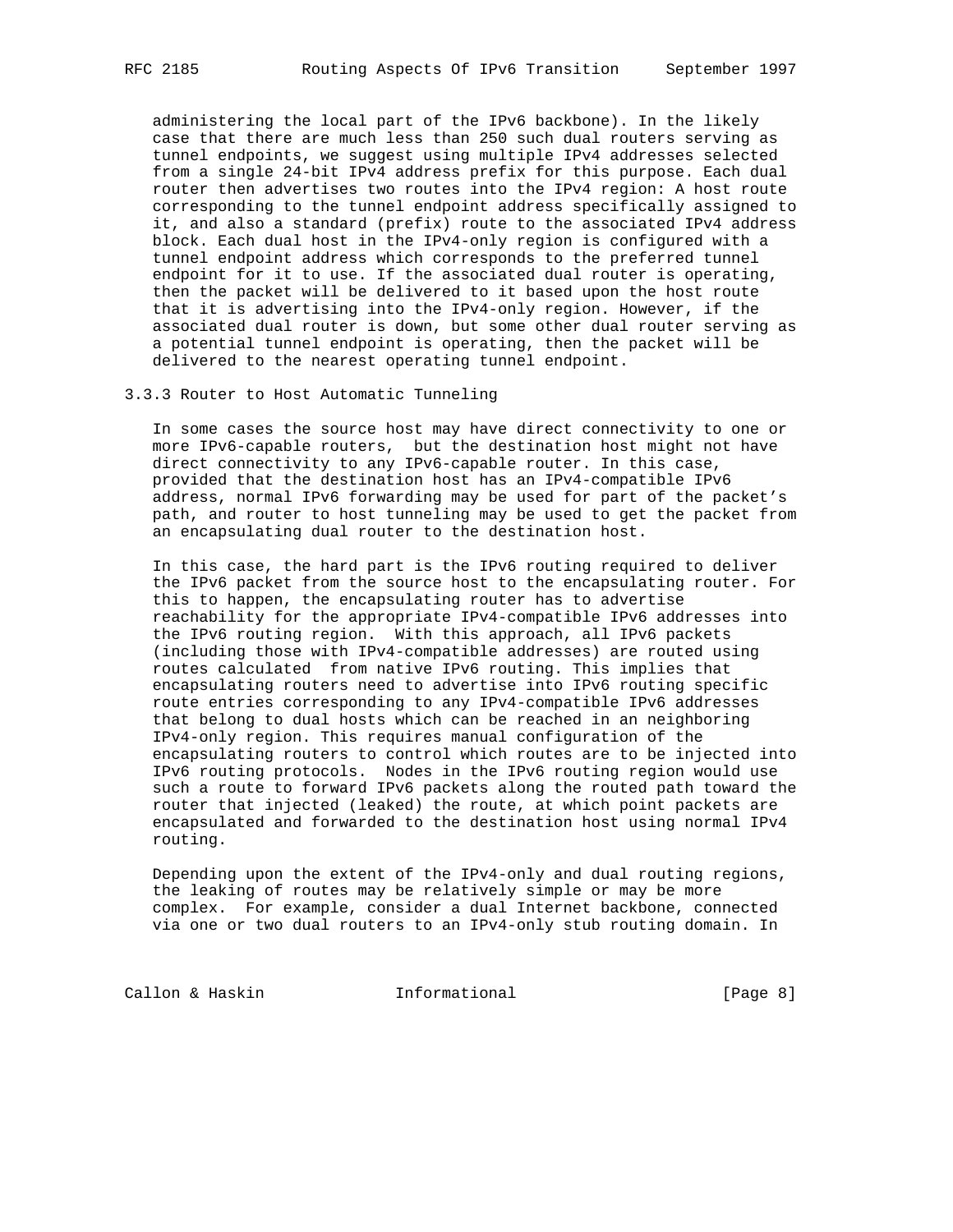this case, it is likely that there is already one summary address prefix which is being advertised into the Internet backbone in order to summarize IPv4 reachability to the stub domain. In such a case, the border routers would be configured to announce the IPv4 address prefix into the IPv4 routing within the backbone, and also announce the corresponding IPv4-compatible IPv6 address prefix into IPv6 routing within the backbone.

 A more difficult case involves the border between a major Internet backbone which is IPv4-only, and a major Internet backbone which supports both IPv4 and IPv6. In this case, it requires that either (i) the entire IPv4 routing table be fed into IPv6 routing in the dual routing domain (implying a doubling of the size of the routing tables in the dual domain); or (ii) Manual configuration is required to determine which of the addresses contained in the Internet routing table include one or more IPv6-capable systems, and only these addresses be advertised into IPv6 routing in the dual domain.

3.3.4 Example of How Automatic Tunnels May be Combined

 Clearly tunneling is useful only if communication can be achieved in both directions. However, different forms of tunneling may be used in each direction, depending upon the local environment, the form of address of the two hosts which are exchanging IPv6 packets, and the policies in use.

 Table 1 summarizes the form of tunneling that will result given each possible combination of host capabilities, and given one possible set of policy decisions. This table is derived directly from the requirements for automatic tunneling discussed above.

 The example in table 1 uses a specific set of policy decisions: It is assumed in table 1 that the source host will transmit a native IPv6 where possible in preference over encapsulation. It is also assumed that where tunneling is needed, host to host tunneling will be preferred over host to router tunneling. Other combinations are therefore possible if other policies are used.

 Due to a specific policy choice, the default sending rules in [1] may not be followed.

 Note that IPv6-capable hosts which do not have any local IPv6 router must be given an IPv4-compatible v6 address in order to make use of their IPv6 capabilities. Thus, there are no entries for IPv6-capable hosts which have an incompatible IPv6 address and which also do not have any connectivity to any local IPv6 router. In fact, such hosts could communicate with other IPv6 hosts on the same local network without the use of a router. However, since this document focuses on

Callon & Haskin **Informational** [Page 9]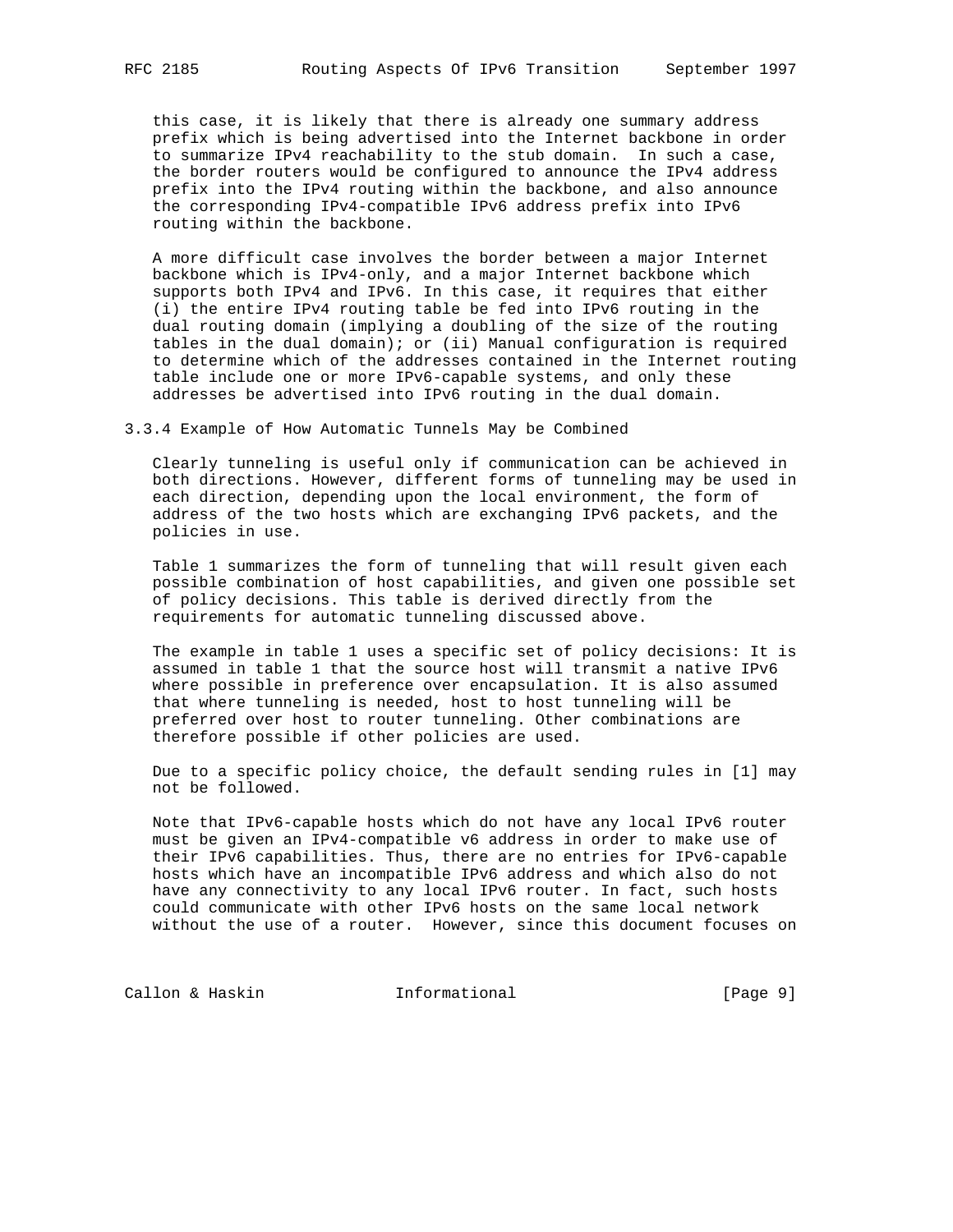routing and router implications of IPv6 transition, direct communication between two hosts on the same local network without any intervening router is outside the scope of this document.

 Also, table 1 does not consider manually configured point-to-point tunnels. Such tunnels are treated as if they were normal point-to point links. Thus any two IPv6-capable devices which have a manually configured tunnel between them may be considered to be directly connected.

| Host A                                  | Host B                                  | Result                                                                                             |
|-----------------------------------------|-----------------------------------------|----------------------------------------------------------------------------------------------------|
| $v4$ -compat. addr.<br>no local v6 rtr. | $v4$ -compat. addr.<br>no local v6 rtr. | host to host tunneling<br>in both directions                                                       |
| $v4$ -compat. addr.<br>no local v6 rtr. | $v4$ -compat. addr.<br>local v6 rtr.    | A->B: host to host tunnel<br>$B->A: v6$ forwarding plus<br>rtr->host tunnel                        |
| $v4$ -compat. addr.<br>no local v6 rtr. | incompat. addr.<br>local v6 rtr.        | A->B: host to rtr tunnel<br>plus v6 forwarding<br>$B->A: v6$ forwarding plus<br>rtr to host tunnel |
| $v4$ -compat. addr.<br>local v6 rtr.    | $v4$ -compat. addr.<br>local v6 rtr.    | end to end native v6<br>in both directions                                                         |
| $v4$ -compat. addr.<br>local v6 rtr.    | incompat. addr.<br>local v6 rtr.        | end to end native v6<br>in both directions                                                         |
| incompat. addr.<br>local v6 rtr.        | incompat. addr.<br>local v6 rtr.        | end to end native v6<br>in both directions                                                         |
|                                         |                                         |                                                                                                    |

Table 1: Summary of Automatic Tunneling Combinations

## 3.3.5 Example

 Figure 2 illustrates an example network with two regions A and B. Region A is dual, meaning that the routers within region A are capable of forwarding both IPv4 and IPv6. Region B is IPv4-only, implying that the routers within region B are capable of routing only IPv4. The illustrated routers R1 through R4 are dual. The illustrated routers r5 through r9 are IPv4-only. Also assume that hosts H3 through H8 are dual. Thus H7 and H8 have been upgraded to be IPv6 capable, even though they exist in a region in which the routers are not IPv6-capable. However, host h1 and h2 are IPv4-only.

Callon & Haskin **Informational** [Page 10]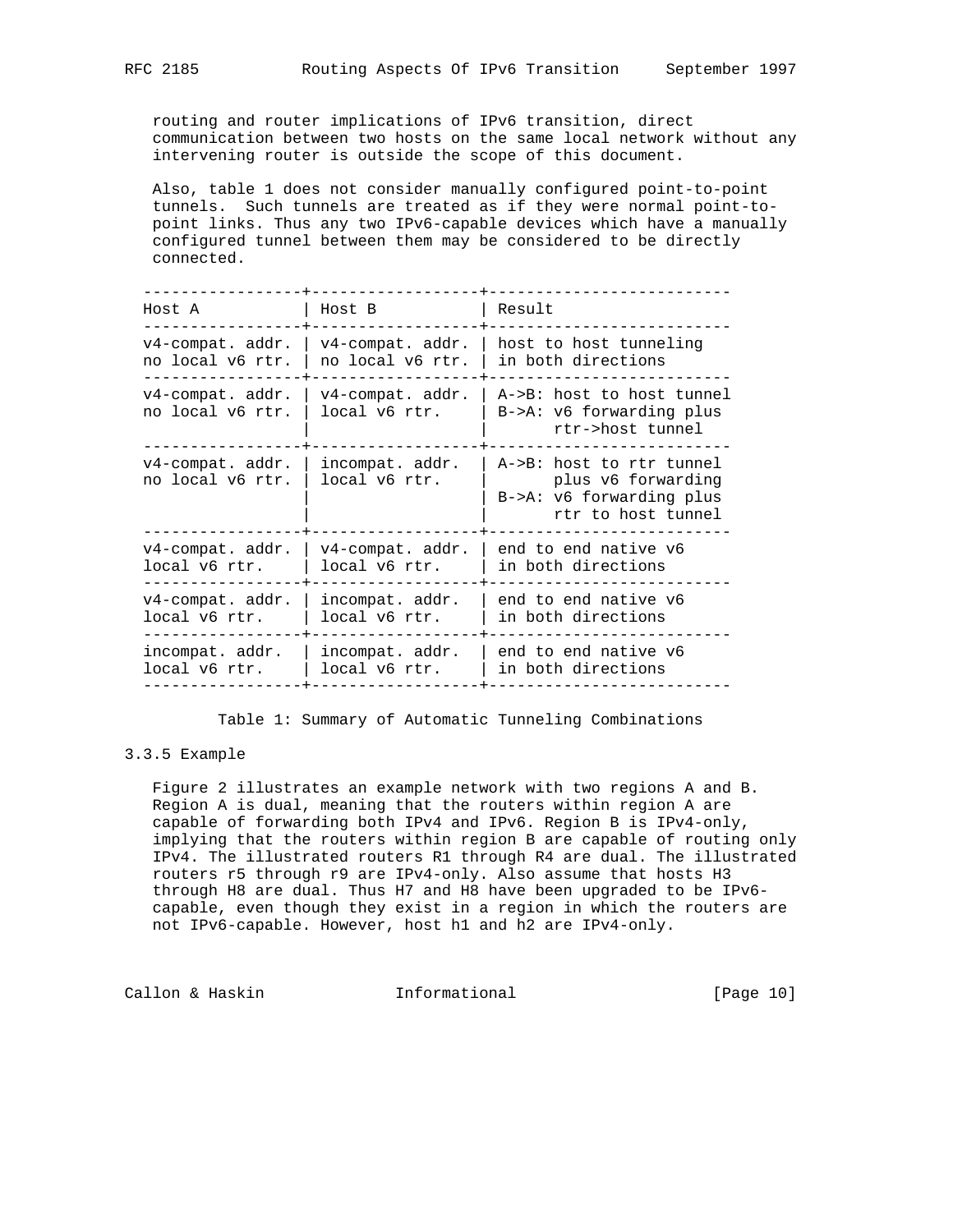

Region A (Dual Routers) Region B (IPv4-only Rtrs)

Figure 2: Example of Automatic Tunneling

 Consider a packet from h1 to H8. In this case, since h1 is IPv4-only, it will send an IPv4 packet. This packet will traverse regions A and B as a normal IPv4 packet for the entire path. Routing will take place using normal IPv4 routing methods, with no change from the operation of the current IPv4 Internet (modulo normal advances in the operation of IPv4, of course). Similarly, consider a return packet from H8 to h1. Here again H8 will transmit an IPv4 packet, which will be forwarded as a normal IPv4 packet for the entire path.

 Consider a packet from H3 to H8. In this case, since H8 is in an IPv4-only routing domain, we can assume that H8 uses an IPv4 compatible IPv6 address. Since both source and destination are IPv6 capable, H3 may transmit an IPv6 packet destined to H8. The packet will be forwarded as far as R2 (or R4) as an IPv6 packet.

 Router R2 (or R4) will then encapsulate the full IPv6 packet in an IPv4 header for delivery to H8. In this case it is necessary for routing of IPv6 within region A to be capable of delivering this packet correctly to R2 (or R4). As explained in section 3.3, routers R2 and R4 may inject routes to IPv4-compatible IPv6 addresses into the IPv6 routing used within region A corresponding to the routes which are available via IPv4 routing within region B.

 Consider a return packet from H8 to H3. Again, since both source and destination are IPv6-capable, a IPv6 packet may be transmitted by H8. However, since H8 does not have any direct connectivity to an IPv6 capable router, H8 must make use of an automatic tunnel. Which form of automatic tunnel will be used depends upon the type of address assigned to H3.

Callon & Haskin **Informational** [Page 11]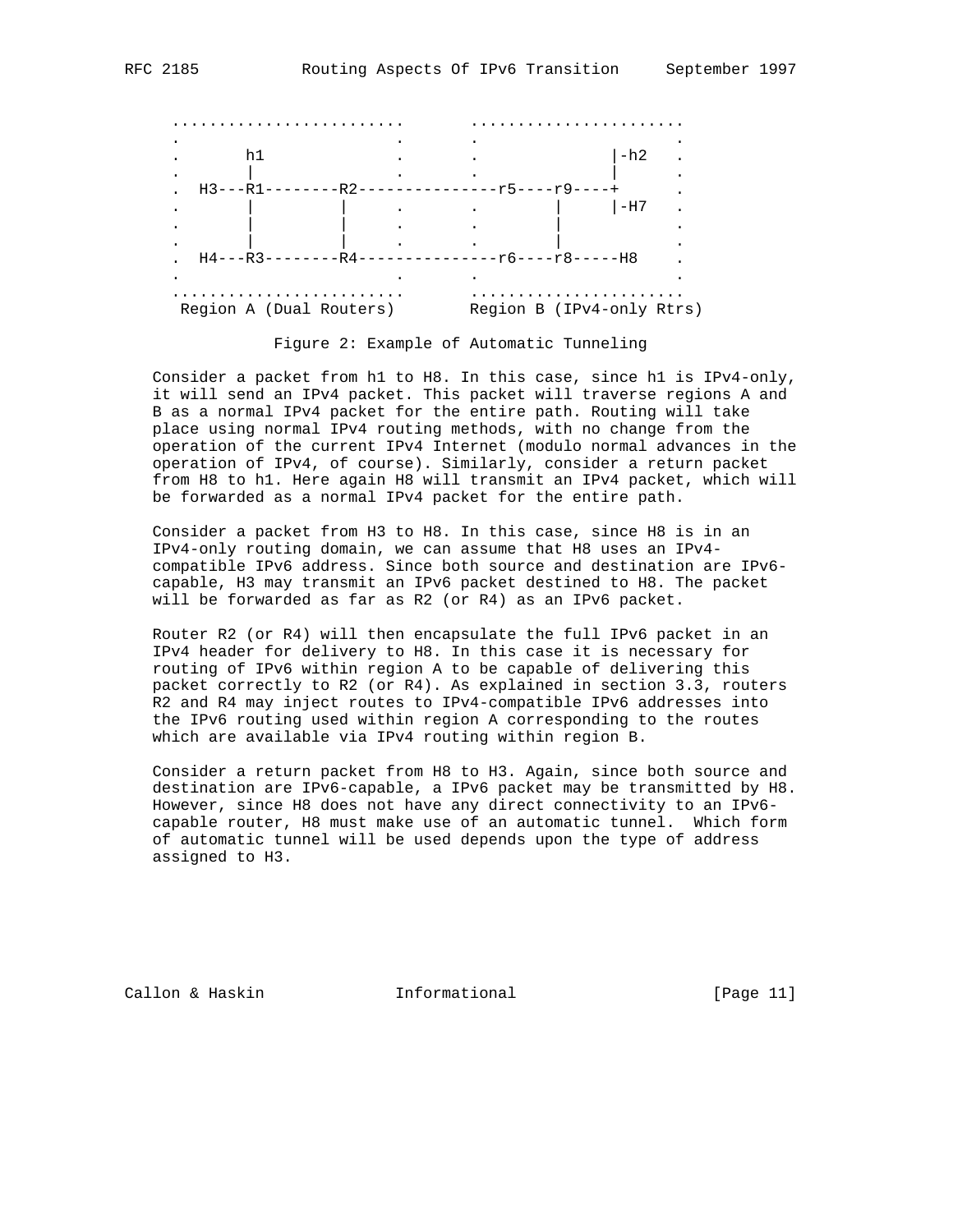If H3 is assigned an IPv4-compatible address, then the requirements specified in section 3.3.1 will all be satisfied. In this case host H8 may encapsulate the full IPv6 packet in an IPv4 header using a source IPv4 address extracted from the IPv6 address of H8, and using a destination IPv4 address extracted from the IPv6 address of H3.

 If H3 has an IPv6-only address, then it is not possible for H8 to extract an IPv4 address to use as the destination tunnel address from the IPv6 address of H3. In this case H8 must use host to router tunneling, as specified in section 3.3.2. In this case one or both of R2 and R4 must have been configured with a tunnel endpoint IPv4 address (R2 and R4 may use either the same address or different addresses for this purpose). R2 and/or R4 therefore advertise reachability to the tunnel endpoint address to r5 and r6 (respectively), which advertise this reachability information into region B. Also, H8 must have been configured to know which tunnel endpoint address to use for host to router tunneling. This will result in the IPv6 packet, encapsulated in an IPv4 header, to be transmitted as far as the border router R2 or R4. The border router will then strip off the IPv4 header, and forward the remaining IPv6 packet as a normal IPv6 packet using the normal IPv6 routing used in region A.

4. SECURITY CONSIDERATIONS

 Use of tunneling may violate firewalls of underlying routing infrastructure.

No other security issues are discussed in this paper.

- 5. REFERENCES
	- [1] Gilligan, B. and E. Nordmark. Transition Mechanisms for IPv6 Hosts and Routers, Sun Microsystems, RFC 1933, April 1996.
- 6. AUTHORS' ADDRESSES

 Ross Callon Cascade Communications Co. 5 Carlisle Road Westford, MA 01886 email: rcallon@casc.com

Callon & Haskin Informational [Page 12]